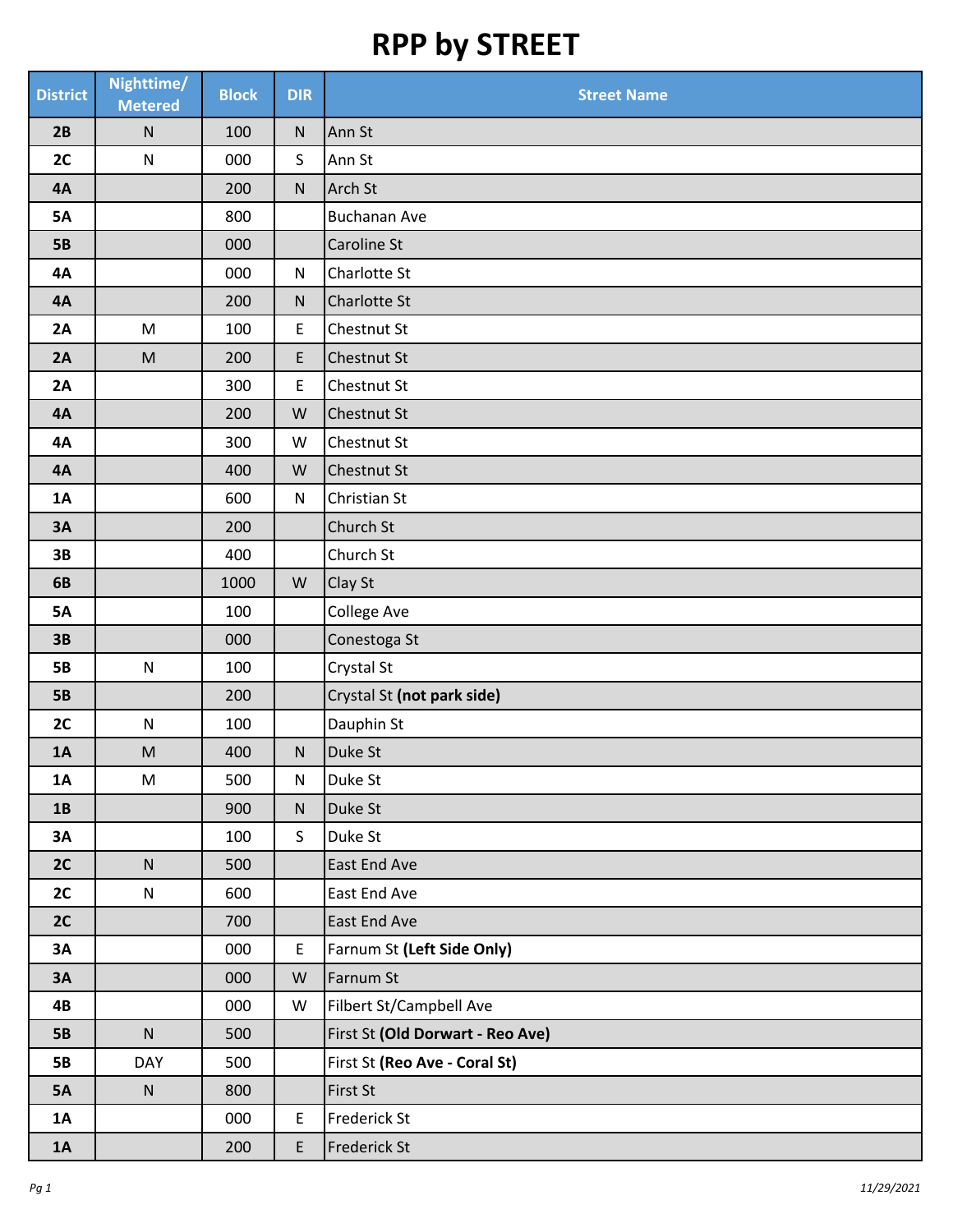| <b>District</b> | Nighttime/<br><b>Metered</b> | <b>Block</b> | <b>DIR</b>                                 | <b>Street Name</b>                                                                             |
|-----------------|------------------------------|--------------|--------------------------------------------|------------------------------------------------------------------------------------------------|
| 1A              |                              | 000          | W                                          | <b>Frederick St</b>                                                                            |
| 2A              |                              | 300          | E                                          | <b>Fulton St</b>                                                                               |
| 2B              | ${\sf N}$                    | 500          | E                                          | <b>Fulton St</b>                                                                               |
| <b>4A</b>       |                              | 300          | W                                          | Grant St. (no parking at all, OK for 4A)                                                       |
| 2C              | ${\sf N}$                    | 100          |                                            | Green St                                                                                       |
| 3B              | ${\sf N}$                    | 200          |                                            | Green St (Odd Only)                                                                            |
| 3B              | ${\sf N}$                    | $\pmb{0}$    |                                            | Hazel St (1-27 Hazel St, between Beaver and Queen)                                             |
| 4B              | ${\sf N}$                    | 500          |                                            | High St                                                                                        |
| 1A              |                              | 000          | $\mathsf E$                                | James St                                                                                       |
| 1A              | ${\sf N}$                    | 100          | E.                                         | James St                                                                                       |
| 6A              | ${\sf N}$                    | 400          | ${\sf W}$                                  | James St (431-449 odd only)                                                                    |
| <b>4A</b>       |                              | 300          | ${\sf W}$                                  | <b>King St</b>                                                                                 |
| <b>4A</b>       | ${\sf N}$                    | 400          | ${\sf W}$                                  | <b>King St</b>                                                                                 |
| 4B              |                              | 600          |                                            | Lafayette St                                                                                   |
| 4B              |                              | 800          |                                            | Lafayette St                                                                                   |
| 4C              |                              | 900          |                                            | Lafayette St                                                                                   |
| <b>4A</b>       |                              | 200          |                                            | Lancaster Ave                                                                                  |
| 6A              | ${\sf N}$                    | 400          |                                            | Lancaster Ave                                                                                  |
| 4B              |                              | 000          |                                            | Laurel St                                                                                      |
| 1A              |                              | 000          | E                                          | Lemon St                                                                                       |
| 1A              |                              | 200          | E                                          | Lemon St                                                                                       |
| 1A              |                              | 000          | W                                          | Lemon St                                                                                       |
| <b>4A</b>       |                              | 200          | W                                          | Lemon St                                                                                       |
| <b>5A</b>       |                              | 500          | ${\sf W}$                                  | Lemon St (538-574)                                                                             |
| <b>5A</b>       |                              | 500          | W                                          | Lemon St (541-573)                                                                             |
| 1B              |                              | 000          | E                                          | Liberty St                                                                                     |
| 1B              |                              | 000          | W                                          | Liberty St                                                                                     |
| 2A              | M                            | 000          | ${\sf N}$                                  | Lime St                                                                                        |
| 2A              | M                            | 100          | ${\sf N}$                                  | Lime St (YWCA can only get 5 permits - 110 N Lime St - letter from director - no<br>employees) |
| 2A              |                              | 200          | ${\sf N}$                                  | Lime St                                                                                        |
| 1A              |                              | 300          | N                                          | Lime St                                                                                        |
| 1A              |                              | 400          | ${\sf N}$                                  | Lime St                                                                                        |
| <b>1A</b>       | M                            | 500          | N                                          | Lime St                                                                                        |
| 1A              |                              | 600          | ${\sf N}$                                  | Lime St                                                                                        |
| 3A              |                              | 000          | S                                          | Lime St                                                                                        |
| 3B              | <b>NIGHT ONLY</b>            | 500          |                                            | Locust St                                                                                      |
| <b>1A</b>       |                              | 200          | $\mathsf{E}% _{0}\left( \mathsf{E}\right)$ | <b>Madison St</b>                                                                              |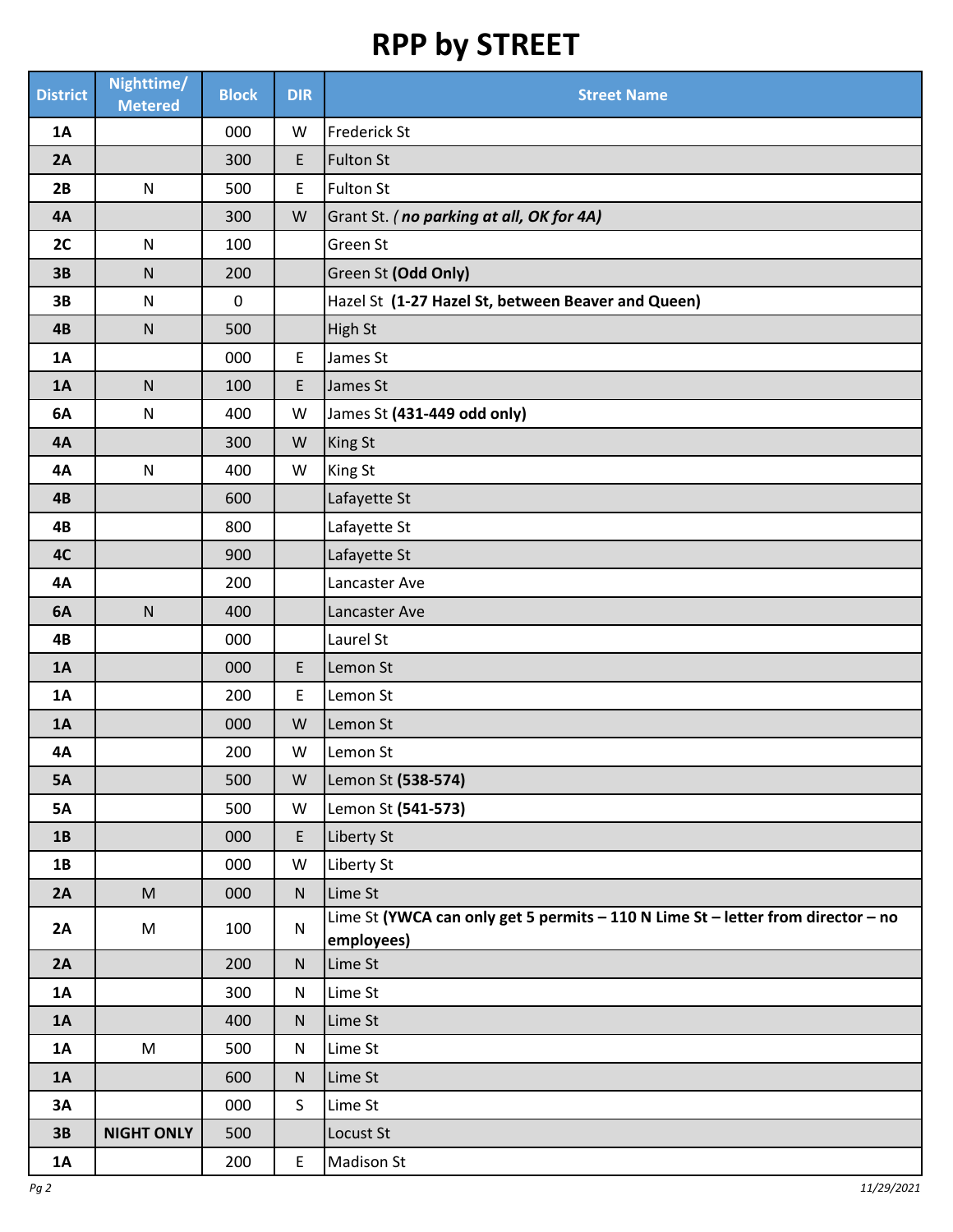| <b>District</b> | Nighttime/<br><b>Metered</b>                                                                               | <b>Block</b> | <b>DIR</b>   | <b>Street Name</b>                                         |
|-----------------|------------------------------------------------------------------------------------------------------------|--------------|--------------|------------------------------------------------------------|
| <b>5A</b>       |                                                                                                            | 900          |              | Marietta Ave                                               |
| 2A              |                                                                                                            | 200          | E            | <b>Marion St</b>                                           |
| 2C              | ${\sf N}$                                                                                                  | 000          | ${\sf N}$    | <b>Marshall St</b>                                         |
| 2C              | ${\sf N}$                                                                                                  | 000          | S            | <b>Marshall St</b>                                         |
| 2C              | ${\sf N}$                                                                                                  | 100          | $\mathsf{S}$ | <b>Marshall St</b>                                         |
| 2C              | <b>NIGHT ONLY</b>                                                                                          | 200          | $\mathsf{S}$ | <b>Marshall St</b>                                         |
| 2D              | $\boldsymbol{\mathsf{N}}$                                                                                  | 300          | $\mathsf{S}$ | <b>Marshall St</b>                                         |
| 6A              |                                                                                                            | 400          | ${\sf N}$    | Mary St                                                    |
| 4B              | ${\sf N}$                                                                                                  | 000          | $\mathsf{S}$ | Mary St                                                    |
| <b>4A</b>       |                                                                                                            | 000          | ${\sf N}$    | Mulberry St                                                |
| <b>4A</b>       |                                                                                                            | 100          | ${\sf N}$    | <b>Mulberry St</b>                                         |
| <b>4A</b>       |                                                                                                            | 200          | ${\sf N}$    | <b>Mulberry St</b>                                         |
| 4B              | ${\sf N}$                                                                                                  | 000          |              | <b>New Dorwart St</b>                                      |
| 4B              | ${\sf N}$                                                                                                  | 100          |              | New Dorwart St (100-200 New Dorwart between High and Vine) |
| 2C              | ${\sf N}$                                                                                                  | 600          |              | New Green St                                               |
| 2A              |                                                                                                            | 200          |              | New Holland Ave                                            |
| 2A              |                                                                                                            | 300          |              | <b>New Holland Ave</b>                                     |
| 1A              |                                                                                                            | 000          | $\mathsf E$  | New St                                                     |
| 1A              | <b>NIGHT ONLY</b>                                                                                          | 200          | E            | New St                                                     |
| 6B              |                                                                                                            | 1000         | W            | New St                                                     |
| <b>3A</b>       |                                                                                                            |              |              | Old Trinity Pl                                             |
| 2A              |                                                                                                            | 300          | E            | Orange St                                                  |
| 2A              |                                                                                                            | 400          | E            | Orange St                                                  |
| 2B              | ${\sf N}$                                                                                                  | 500          | E            | Orange St                                                  |
| <b>4A</b>       |                                                                                                            | 300          | ${\sf W}$    | Orange St                                                  |
| 2A              |                                                                                                            | 000          | ${\sf N}$    | Plum St                                                    |
| 2A              |                                                                                                            | 100          | ${\sf N}$    | Plum St                                                    |
| 1B              | ${\sf N}$                                                                                                  | 900          | ${\sf N}$    | Plum St (even side only)                                   |
| 2A              | ${\sf N}$                                                                                                  | 000          | $\mathsf{S}$ | Plum St                                                    |
| <b>4A</b>       |                                                                                                            | 100          | ${\sf N}$    | Prince St (only if back door is on Water Street)           |
| <b>1A</b>       | ${\sf N}$                                                                                                  | 400          | ${\sf N}$    | Prince St                                                  |
| <b>1A</b>       |                                                                                                            | 500          | ${\sf N}$    | Prince St (517-527)                                        |
| 3A              | $\mathsf{M}% _{T}=\mathsf{M}_{T}\!\left( a,b\right) ,\ \mathsf{M}_{T}=\mathsf{M}_{T}\!\left( a,b\right) ,$ | 000          | $\mathsf{S}$ | Prince St                                                  |
| 3A              |                                                                                                            | 100          | $\mathsf{S}$ | Prince St                                                  |
| <b>4C</b>       |                                                                                                            | 000          |              | Prospect St                                                |
| <b>1A</b>       |                                                                                                            | 400          | ${\sf N}$    | Queen St                                                   |
| 3A              |                                                                                                            | 100          | $\mathsf{S}$ | Queen St                                                   |